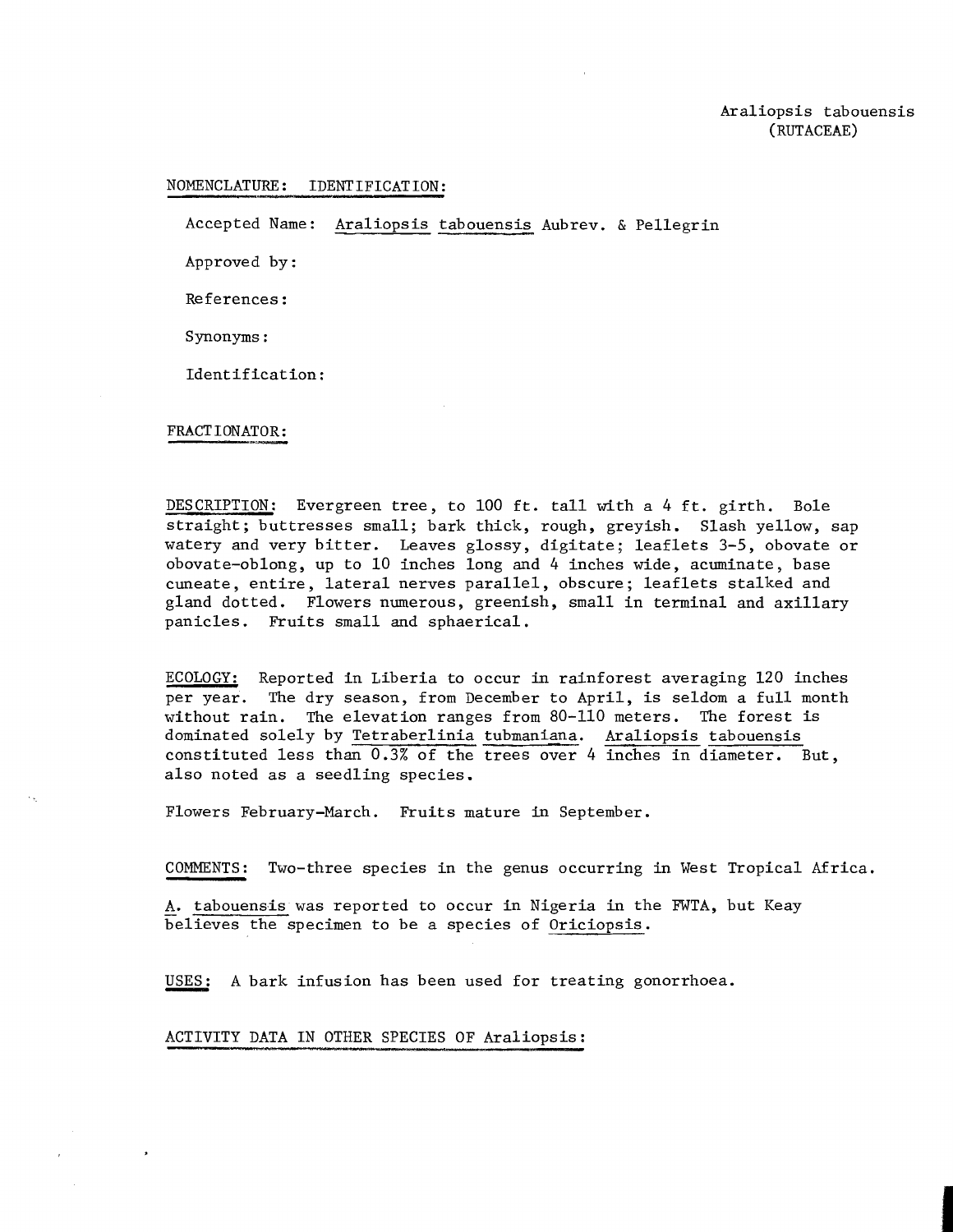## REFERENCES :

- Bouquet, A. & M. Debray, 1974. Plantes Medicinales de la Cote D'Ivoire. Travaux et Documents de L'O.R.S.T.O.M., #32, Paris; pp. 156, 158.
- Hutchinson, J. & J. Dalziel, 1958. Flora of West Tropical Africa. Second Edition Revised by R.W.J. Keay. Crown Agents for Oversea Govts. & Administrations; Vol.  $1(2)$ : 688.
- Irvine, F.R., 1961. Woody Plants of Ghana. Oxford Univ. Press; p. 491.
- Keay, R.W.J., Onochie, C.F.A. & D.P. Stanfield, 1964. Nigerian Trees. Nigerian National Press, LTD., Vol 11: 238-239.
- Voorhoeve, A.G., 1964. Some notes on the tropical rainforest of the Yoma-Gola national forest near Bomi Hills, Liberia. Commonwealth Forestry Review,  $43(1)$ : 17-24.

 $\bullet$ 

PREPARED BY: R. W. Spjut DATE: June 22, 1977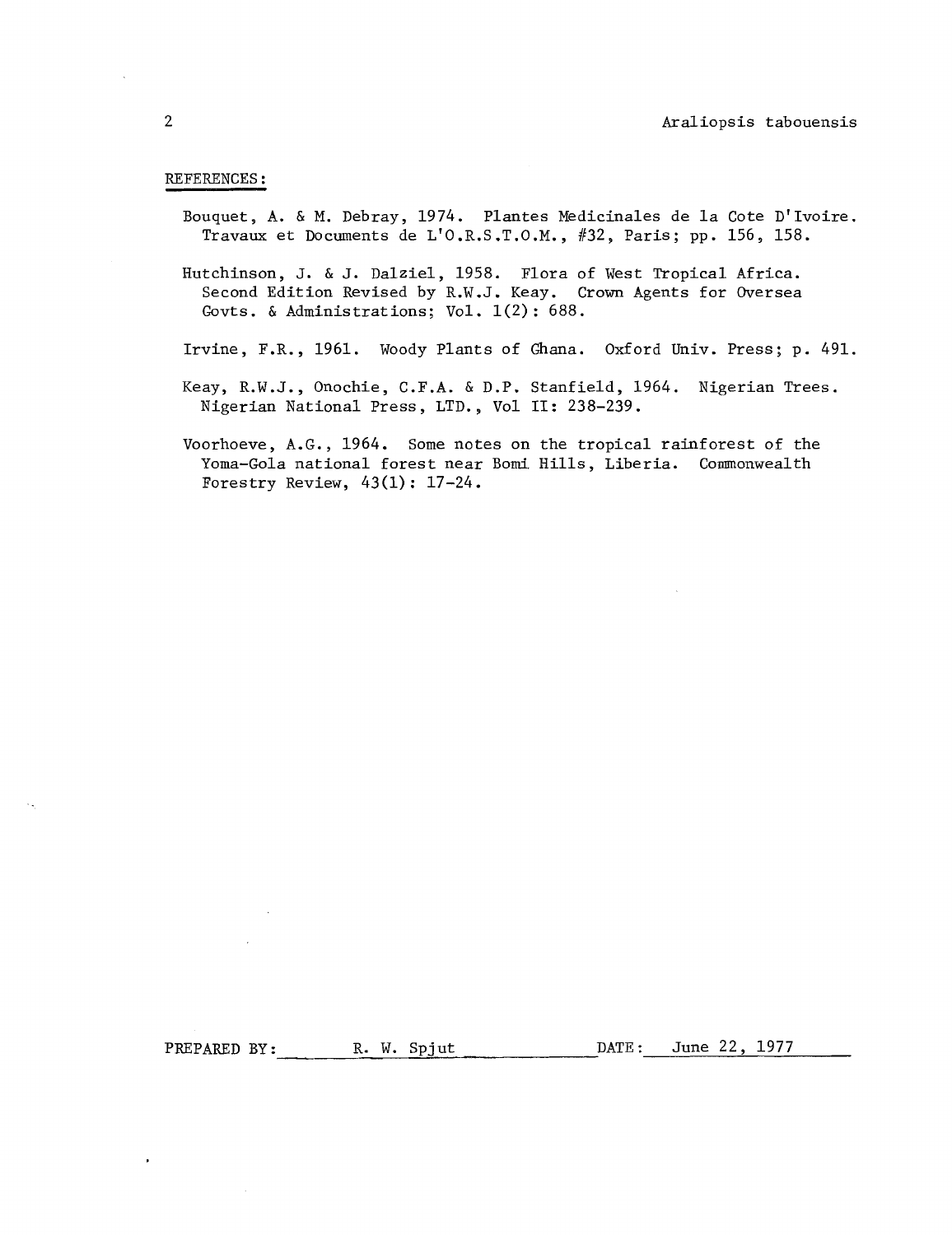**Araliopsis tabouensis** 



NAME\_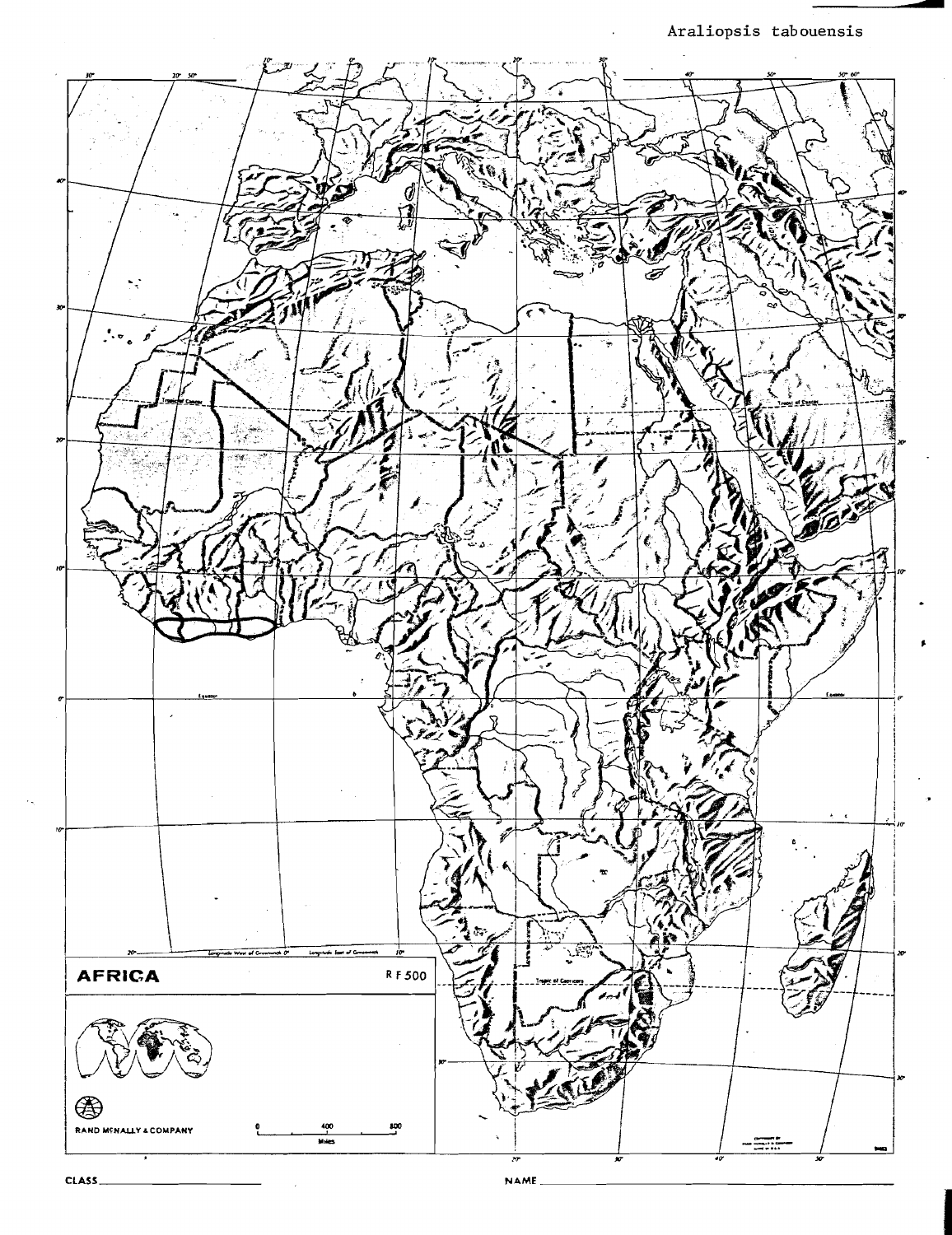**1 Araliopsis tabouensis Aubrev.** & **Pellegr. Rutaceae** 

## GENERAL SAMPLES

| Collections       |                              |                                  |      | Samples         |                  |                            |                    |                | Extracts  |               |                          |  |
|-------------------|------------------------------|----------------------------------|------|-----------------|------------------|----------------------------|--------------------|----------------|-----------|---------------|--------------------------|--|
| $C011$ .          | : V.S. :                     | $\frac{1}{2}$ A.: ID: Locality : | Date | Supp.<br>ID No. | $_{\text{Dec.}}$ | : A. : ID:                 | : R.S. : Wt.(1bs.) | NSC No.        |           | Tumor : Date  | Priority                 |  |
| FE-1576           | $\qquad \qquad \blacksquare$ | Ghana                            | 3/76 | PR-80909        | SB               | $2^{\alpha}$<br>₩          | 7.50               | B-819101       | C KB      | 3/77          | М                        |  |
| M-3724            | $\overline{\phantom{m}}$     | $^{\bullet}$                     | 2/73 | PR-80040        | RB               | $2^{\mathbf{a}}$<br>$\ast$ | 44.0               | B-619229       | V KB<br>v | 3/75<br>10/74 | to Wall<br>$\frac{1}{2}$ |  |
| $^{\prime\prime}$ | $\sim$ $\sim$                | 11                               | 3/73 | PR-80024        | RB               | $\sim$ $\sim$              | 6.25               | $\blacksquare$ |           |               | to Wall<br>---           |  |

**a R.S. Is 'not matchable** 

 $\mathcal{A}$ 

 $\ddot{\phantom{a}}$ 

Araliopsis tabouensis Aubrev. &<br>Pellegr.

Rutaceae